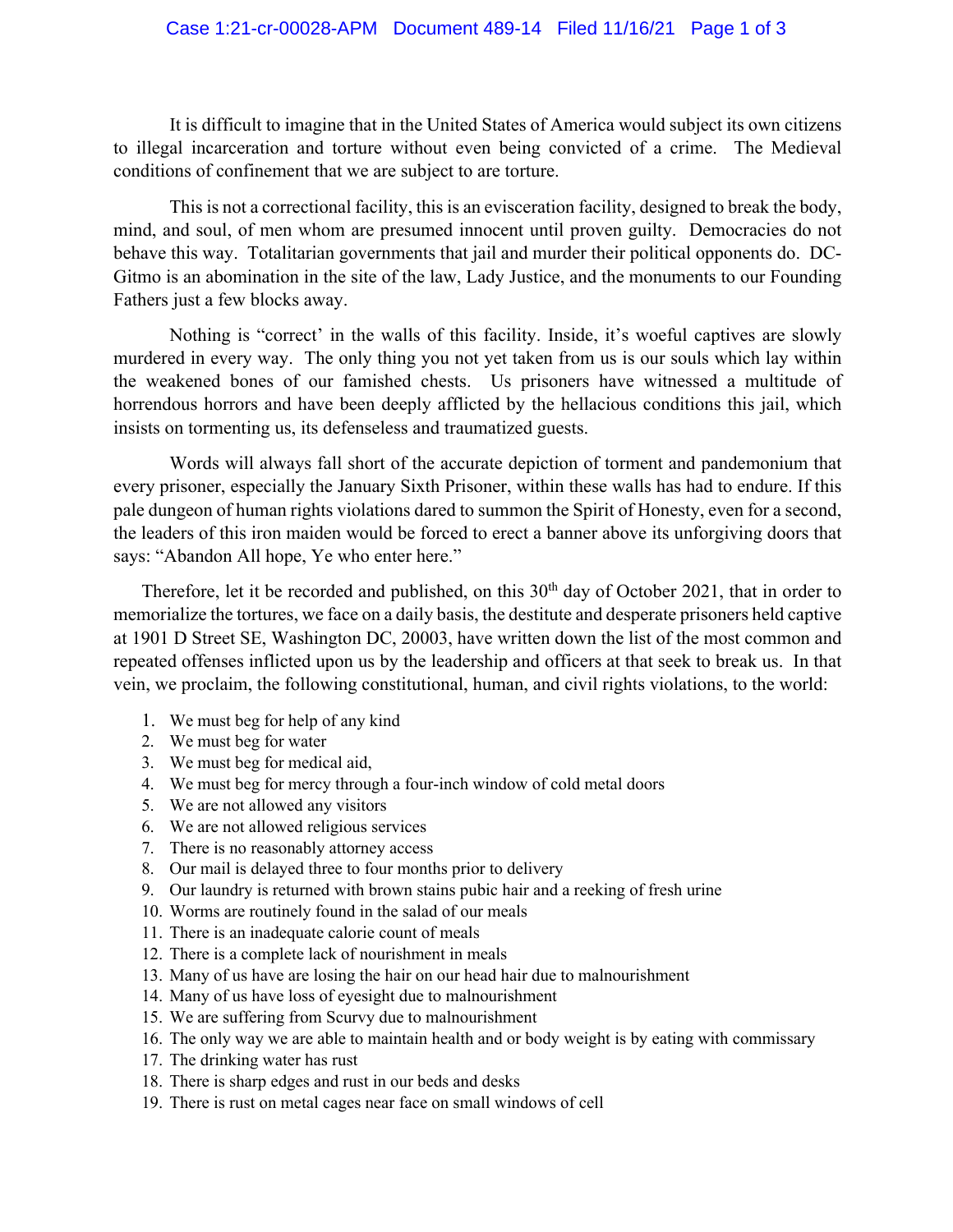- 20. There is black mold on walls of our cells
- 21. There is black mold on floors of cells
- 22. There is black mold in vents of cells
- 23. The sinks in our cells are broken
- 24. The toilets in our cells do not flush and repeatedly explode
- 25. Our cells are cockroaches infested
- 26. Our pod is cockroach infested
- 27. Our cells have mice in them
- 28. Our pod has mice in it
- 29. There is black mold on the floors and walls of showers
- 30. There is black mold on the floors and walls of our pod
- 31. There is black sewer flies in the shower
- 32. We are denied basic cleaning equipment to sanitize our living space
- 33. We are denied personal grooming necessities
- 34. We are forced to use Nair on head and face that leaves chemical burns on skin
- 35. We are stuck in cells in solitary confinement for nine days without shower
- 36. There is improper medical care
- 37. "Medical care" arrives months later, or not at all!
- 38. There is lead paint inside cell and cellblock
- 39. We have no access to our discovery
- 40. We have no laptops, printers, or copiers
- 41. Our legal motions are denied
- 42. No vaccine means to visits of any kind
- 43. No vaccine means no haircut
- 44. No vaccine means no religious services
- 45. We are force fed CRT propaganda on tablets
- 46. We are force fed reeducation propaganda on tablets
- 47. There is a lack of legal documentation on our tablets
- 48. There is anti-White Racial messaging on our tablets
- 49. Our internet access is routinely removed so we cannot communicate with lawyers
- 50. Our internet access is routinely removed so we cannot communicate with family
- 51. Our internet access is routinely removed so we cannot research cases
- 52. We are held in Solitary confinement for 25 1/2 hours or more at a time
- 53. Our outdoor recreation arbitrarily denied
- 54. Our congressmen and women who came to check on us are denied entry
- 55. We are repeatedly mocked and or insulted us for our skin color and "Religious" documentation
- 56. We are compared to "Beast", "Dogs" and "Hogs"
- 57. We are force fed the racist "The Final Call" newspaper that states Whites are sub-human and evil
- 58. Staff wear political clothing with BLM, Kamala Harris, Joe Biden, and the Vote Democrat on it
- 59. We are sent to "The Hole" if we express any political views whatsoever
- 60. We are racially profiled by guards
- 61. The guards regularly sleep through their shifts when we are locked up alone
- 62. We are denied hot water by guards
- 63. We are prevented from attending court dates by guards
- 64. There have been many homosexual and verbal assaults made by the guards
- 65. We have been maced by guards
- 66. We have been physically harassed by guards